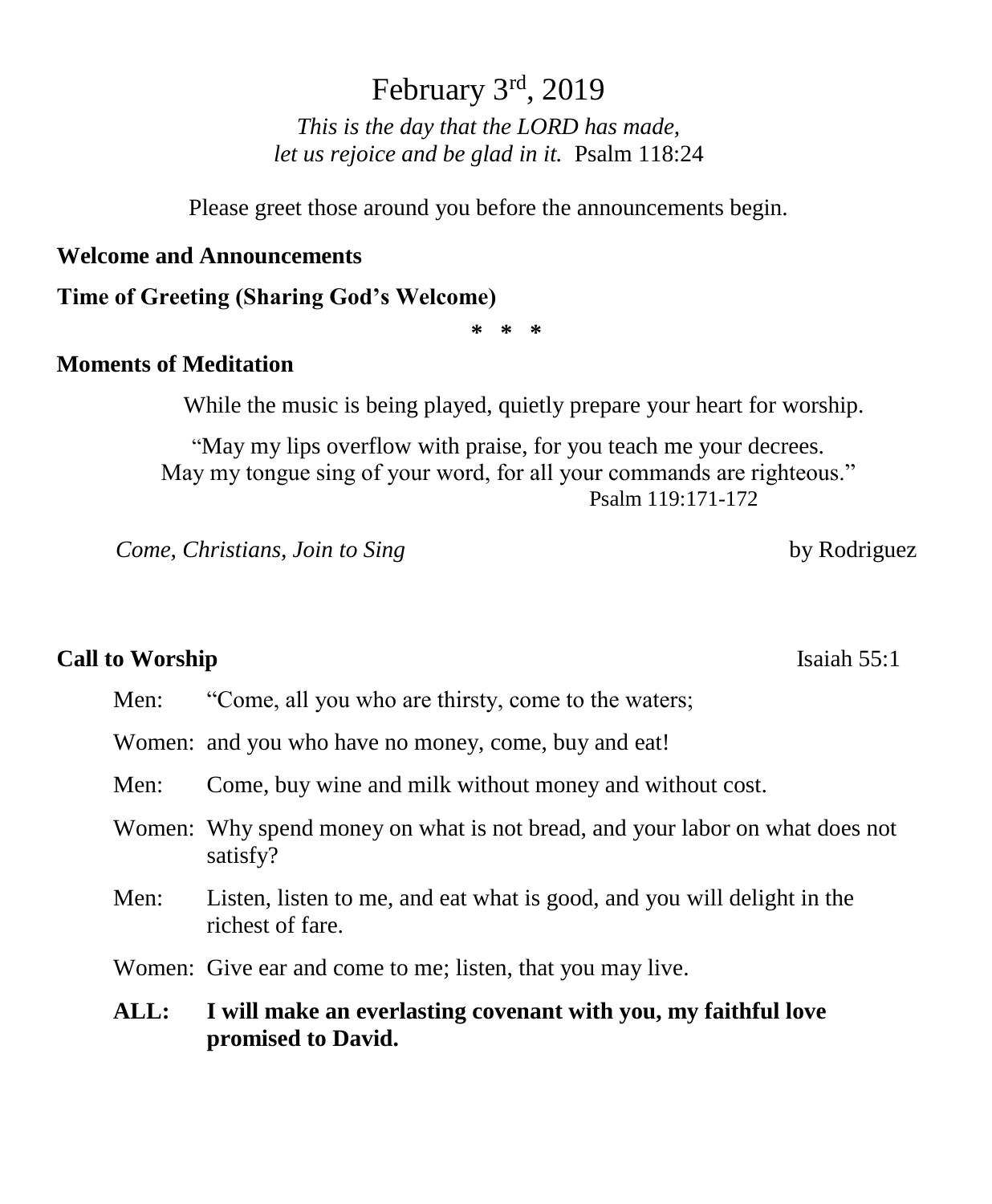Come, Christians, join to sing Alleluia! Amen! Loud praise to Christ our King; Alleluia! Amen! Let all, with heart and voice, before His throne rejoice; Praise is His gracious choice. Alleluia! Amen!

Come, lift your hearts on high, Alleluia! Amen! Let praises fill the sky; Alleluia! Amen! He is our Guide and Friend; to us He'll condescend; His love shall never end. Alleluia! Amen!

Praise yet our Christ again, Alleluia! Amen! Life shall not end the strain; Alleluia! Amen! On heaven's blissful shore, His goodness we'll adore, singing forevermore, "Alleluia! Amen!"

### **\*Prayer of Invocation**

**Scripture Reading Isaiah 48:17-22** Pew Bible Page 1137

### **Prayer of Confession Congregation on bold print**

God of mercy, hear the prayers of Your thirsting people. For every time we promised to trust You but turned to our own way. When Your response did not come soon enough or in the way we expected.

### **Grant us mercy, O God.**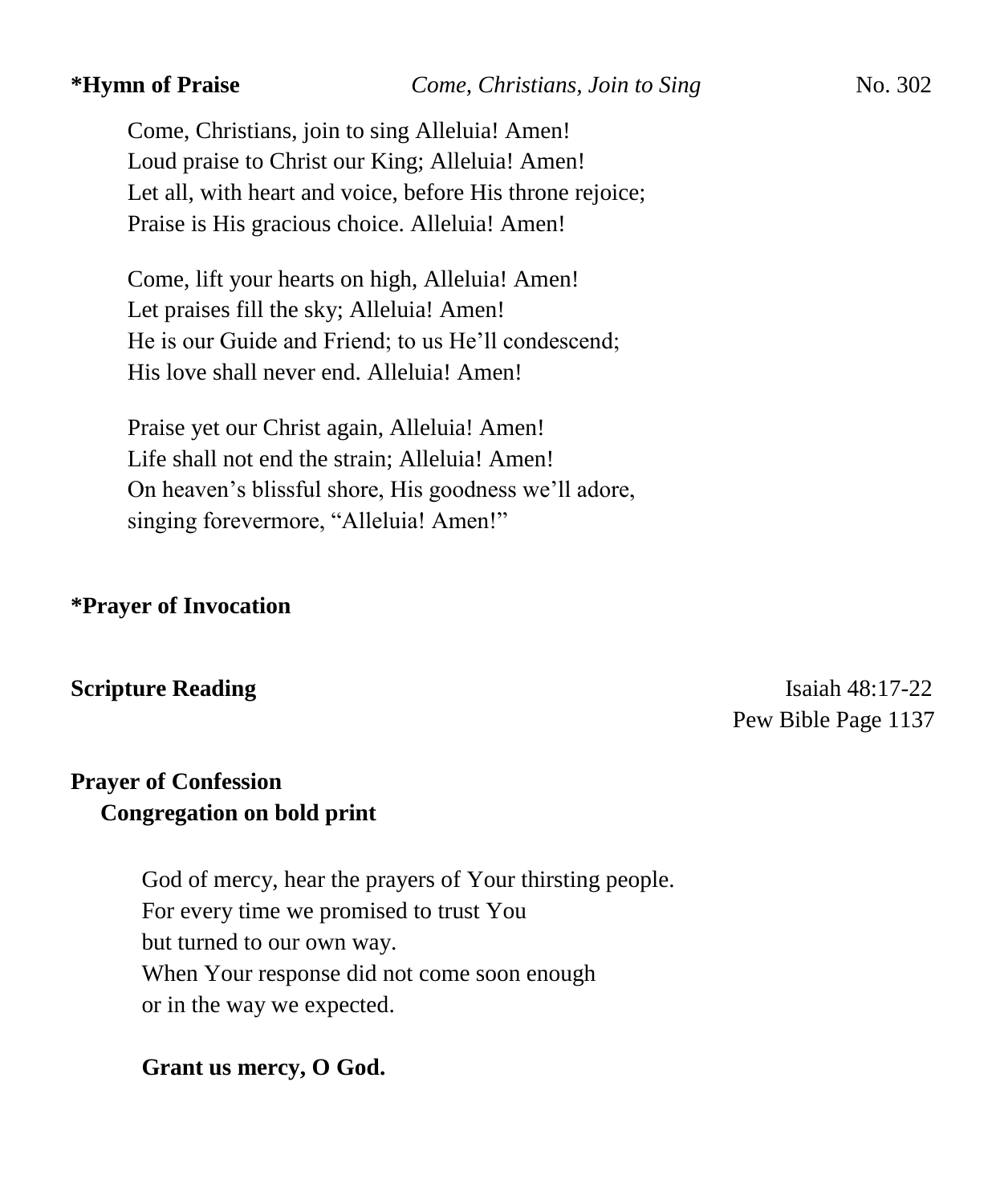For the many opportunities to extend forgiveness that we have refused.

#### **Show us what it means to love, again, dear Lord.**

For each way we put our own understandings above Your wisdom, and then go our own way still calling You Lord.

#### **Direct us in the way of Your truth and peace, we pray.**

For our silent sins of lust and covetousness, and our indifference to the suffering around us.

**Forgive us, Lord, and quench our thirst with Your grace; Remake us into vessels of tenderness and compassion, into vessels of grace and truth like You are. For Jesus sake we pray. Amen.**

#### **Assurance of Pardoning Grace** Romans 5:15-17; 20-21

**<sup>15</sup>**But the gift is not like the trespass. For if the many died by the trespass of the one man, how much more did God's grace and the gift that came by the grace of the one man, Jesus Christ, overflow to the many! **<sup>16</sup>**Again, the gift of God is not like the result of the one man's sin: The judgment followed one sin and brought condemnation, but the gift followed many trespasses and brought justification. <sup>17</sup>For if, by the trespass of the one man, death reigned through that one man, how much more will those who receive God's abundant provision of grace and of the gift of righteousness reign in life through the one man, Jesus Christ. **<sup>20</sup>**The law was added so that the trespass might increase. But where sin increased, grace increased all the more,  $21$  so that, just as sin reigned in death, so also grace might reign through righteousness to bring eternal life through Jesus Christ our Lord.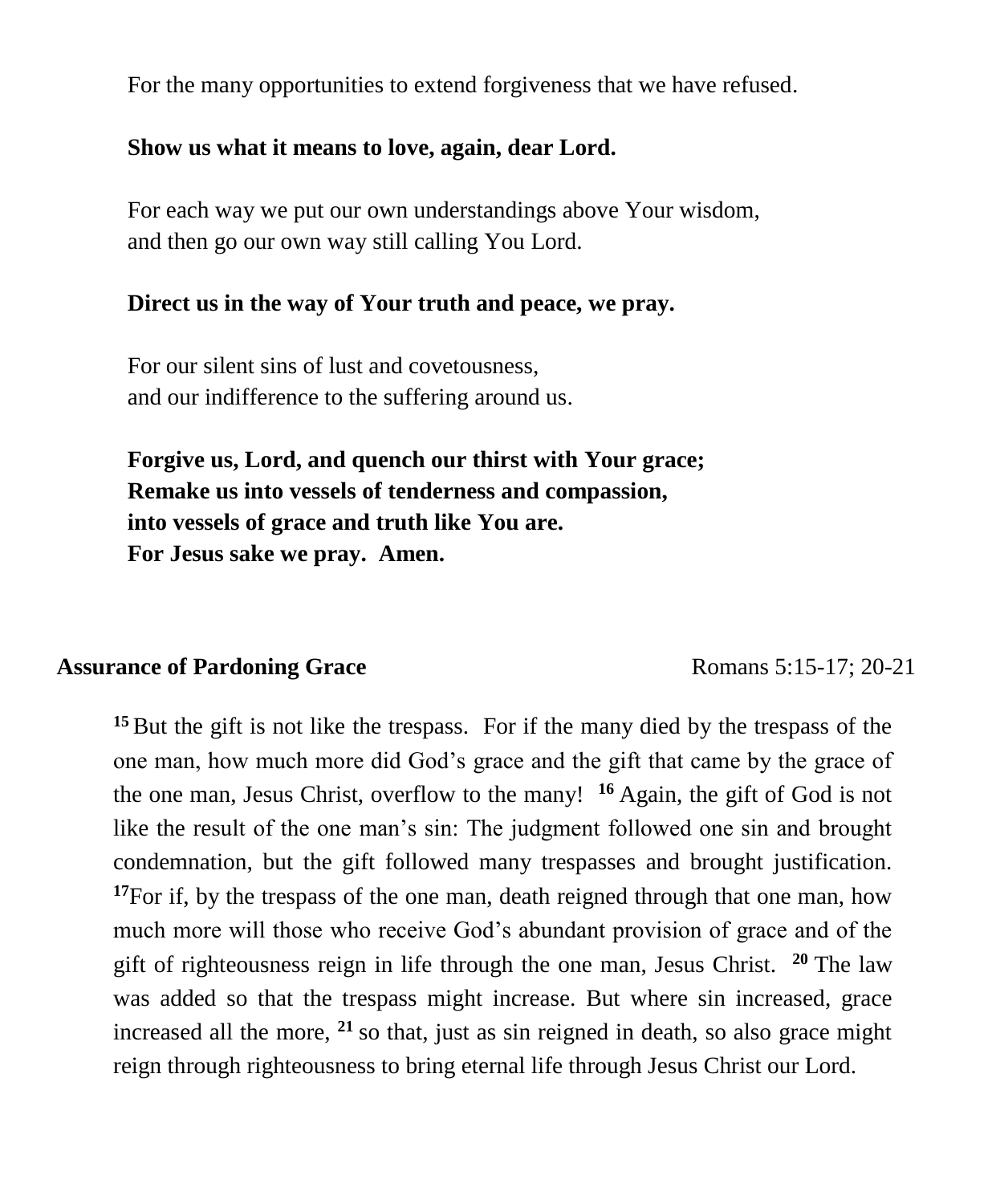#### **\*Hymn of Thanksgiving** *Nothing but the Blood*No. 307 vs. 1-3

What can wash away my sin? Nothing but the blood of Jesus; What can make me whole again? Nothing but the blood of Jesus. O precious is the flow that makes me white as snow; no other fount I know, nothing but the blood of Jesus.

For my cleansing this I see - nothing but the blood of Jesus. For my pardon this my plea - nothing but the blood of Jesus. O precious is the flow that makes me white as snow; no other fount I know, nothing but the blood of Jesus.

Nothing can for sin atone - nothing but the blood of Jesus. Naught of good that I have done - nothing but the blood of Jesus. O precious is the flow that makes me white as snow; no other fount I know, nothing but the blood of Jesus.

### **New City Catechism Question # 21**

#### **What sort of Redeemer is needed to bring us back to God?**

One who is truly human and also truly God.

**Prayer of Intercession**

**Tithes and Offering** *Love Divine, All Loves Excelling* arr. Rodriguez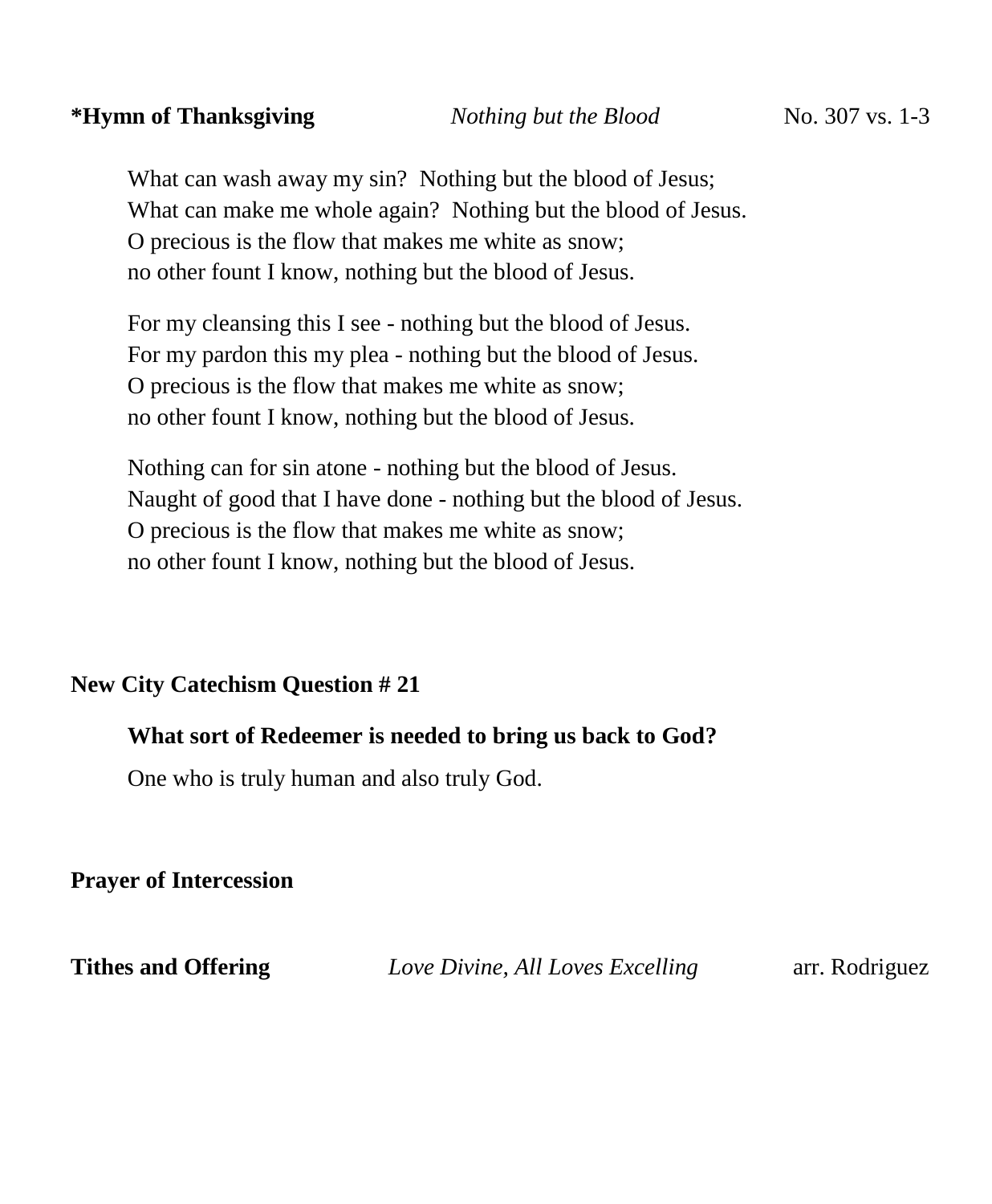#### **\*Chorus of Preparation** *As the Deer*

As the deer panteth for the water, so my soul longeth after Thee. You alone are my heart's desire, and I long to worship Thee. You alone are my strength, my shield; To You alone, may my spirit yield. You alone are my heart's desire and I long to worship Thee.

I want You more than gold or silver, only You can satisfy. You alone are the real joy giver, and the apple of my eye. You alone are my strength, my shield; To You alone, may my spirit yield. You alone are my heart's desire and I long to worship Thee.

### **Sermon Asking for a Drink and Getting a River** John 4:4-26

Pew Bible Page 1651

Main Idea: In this story, and in the metaphors used, we are given a gift and a challenge: The gift – It reveals the greatness of Jesus and His salvation to me, and it reveals who I am and how I can enter His salvation. The challenge – Do I actually see and believe who Jesus is, and do I see who I am, and have I really entered into His salvation and live in it?

\* The Thirst

\* The Reach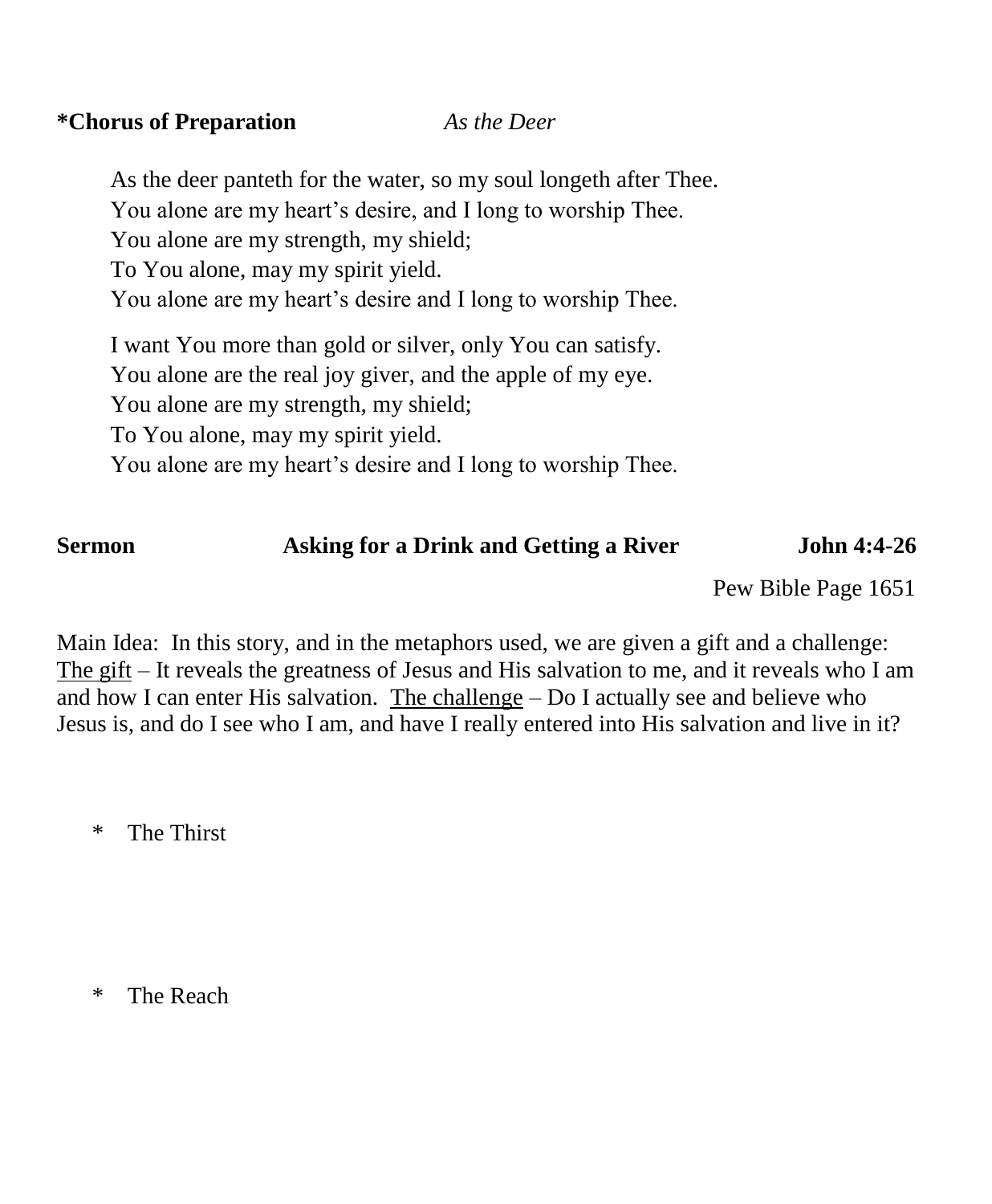\* The Offer

\* The Asking

\* The Getting

What is living life with Jesus like to you?

### **Celebration of the Lord's Supper**

Please hold the elements so that we may all partake together. The bread set apart is gluten free. We use wine in the Lord's Supper, however, for those who prefer, grape juice is provided in the outer ring of the tray.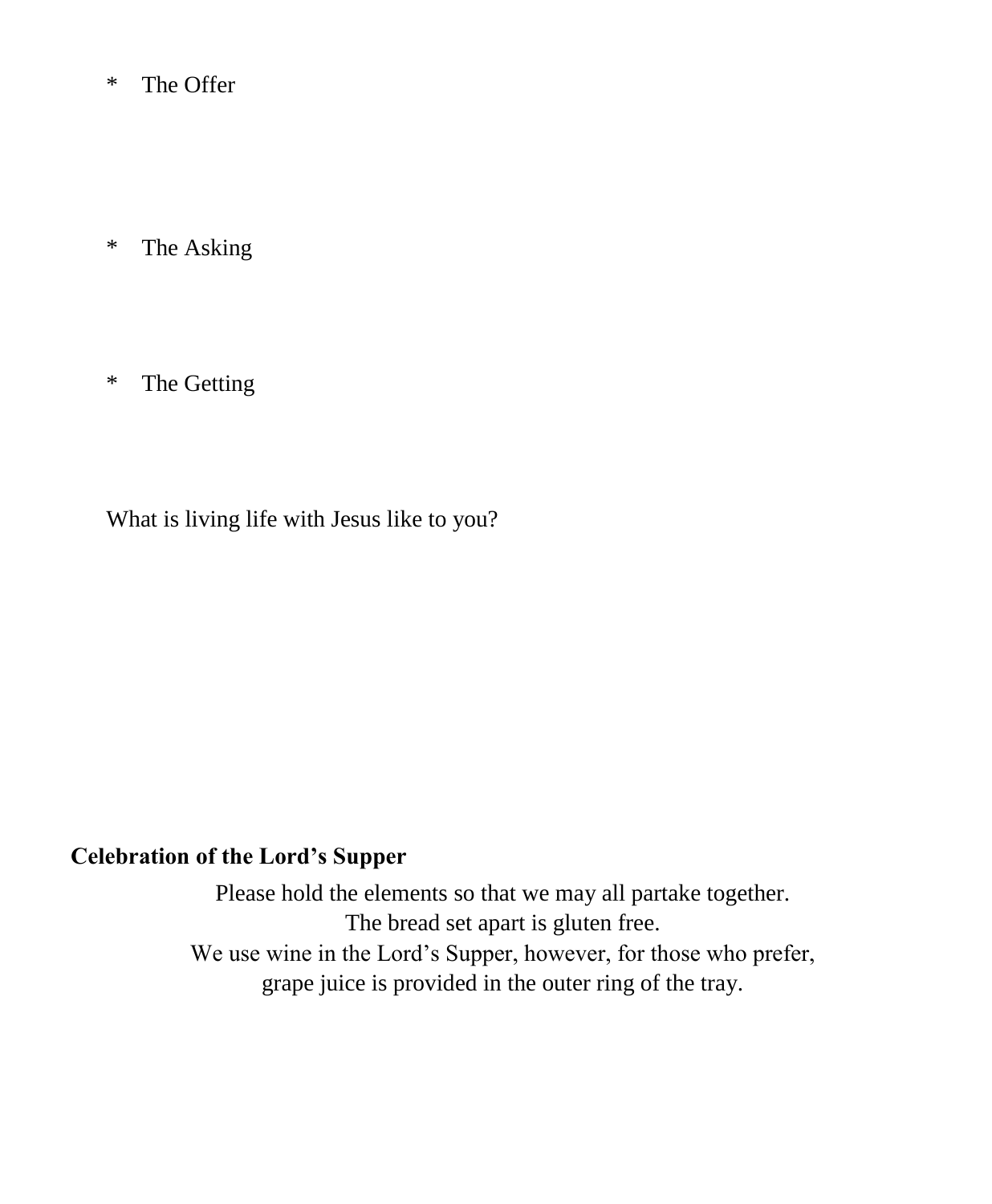#### **\*Hymn of Response** *Jesus, Lover of My Soul* No. 509 vs. 1 & 4

Jesus, lover of my soul, let me to Thy bosom fly, While the nearer waters roll, while the tempest still is high: Hide me, O my Savior, hide, till the storm of life is past; Safe into the haven guide, O receive my soul at last.

Plenteous grace with Thee is found, grace to cover all my sin; Let the healing streams abound; make and keep me pure within: Thou of life the fountain art, freely let me take of Thee; Spring Thou up within my heart, rise to all eternity.

#### **\*Benediction**

| <i>*Gloria Patri</i>                               |                                                                                                                                                            | No. 735             |
|----------------------------------------------------|------------------------------------------------------------------------------------------------------------------------------------------------------------|---------------------|
|                                                    | Glory be to the Father, and to the Son, and to the Holy Ghost;<br>as it was in the beginning, is now, and ever shall be,<br>world without end. Amen, amen. |                     |
| *Postlude                                          | In Heavenly Love Abiding                                                                                                                                   | arr. Rodriguez      |
| * Congregation: Please stand as able.              |                                                                                                                                                            |                     |
|                                                    | * * * * * * * *                                                                                                                                            |                     |
| Piano                                              |                                                                                                                                                            | Denise O'Neal       |
| <b>Scripture Reading &amp; Intercessory Prayer</b> |                                                                                                                                                            | Yon Lindborg, Elder |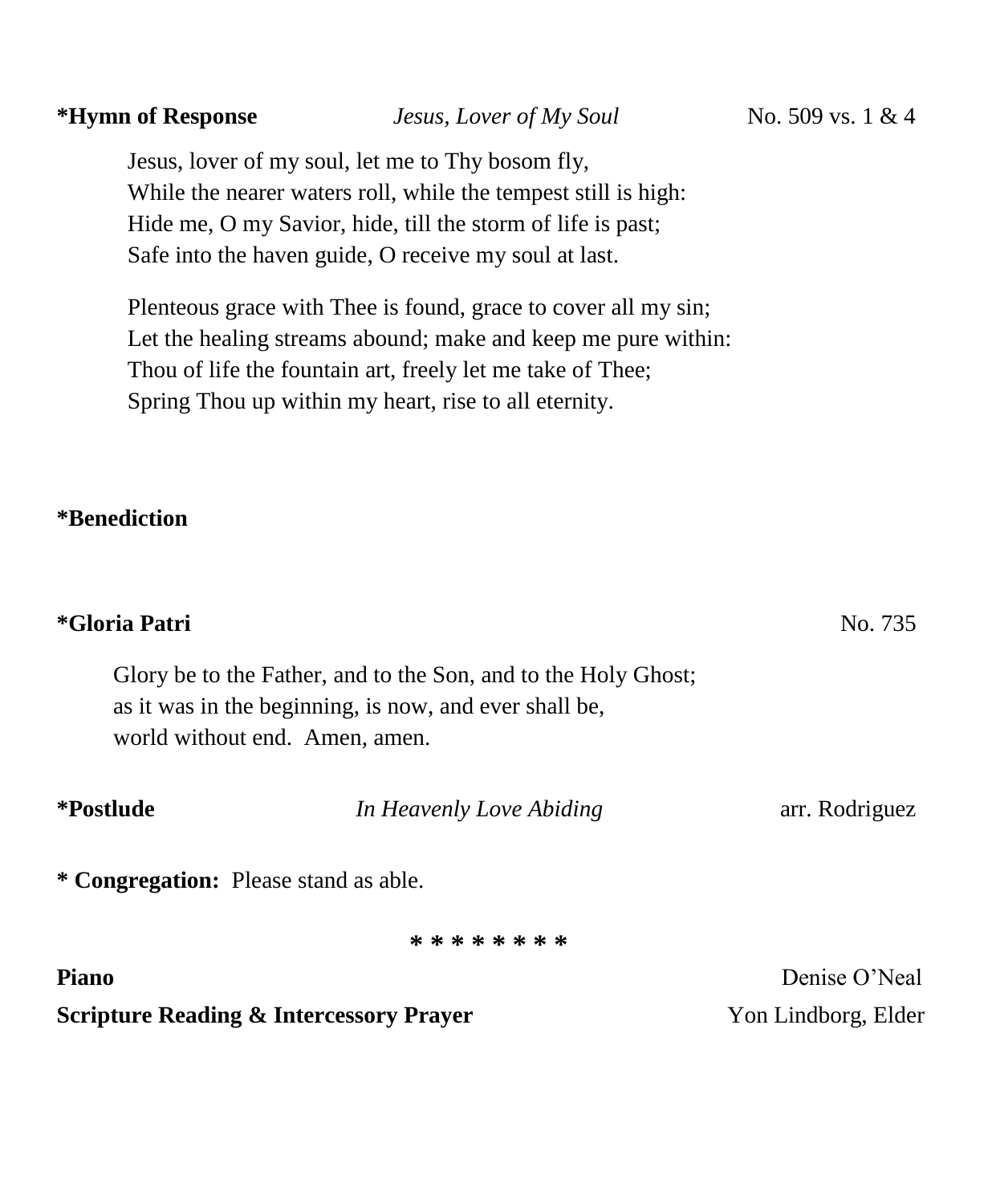## **Weekly Calendar**

| <b>DATE</b>       | <u>TIME</u>       | <b>EVENT</b>                            |
|-------------------|-------------------|-----------------------------------------|
| <b>SUN 2/03</b>   | 9:00 AM           | <b>Opening Exercises</b>                |
|                   | 9:15 AM           | <b>Sunday School</b>                    |
|                   | 10:30 AM          | Worship Service & The Lord's Supper     |
|                   | 12:30 PM          | <b>Session Meeting</b>                  |
| <b>MON 2/04</b>   | 6:00 PM           | Hrivnak Care Group                      |
| <b>WED 2/06</b>   | $9:30 \text{ AM}$ | Ladies' Bible Study                     |
|                   | 11:00 AM          | Ladies' Bible Study                     |
|                   | 6:30 PM           | <b>Annual Corporation Meeting</b>       |
| <b>THURS 2/07</b> | 6:30 PM           | <b>Financial Peace University Class</b> |
| <b>FRI 2/08</b>   | 6:00 PM           | <b>Stoltzfus Care Group</b>             |
| <b>SAT 2/09</b>   | 6:30 PM           | <b>Annual Variety Show</b>              |
| <b>SUN 2/10</b>   | 9:00 AM           | <b>Opening Exercises</b>                |
|                   | 9:15 AM           | <b>Sunday School</b>                    |
|                   | 10:30 AM          | <b>Worship Service</b>                  |
|                   | 6:00 PM           | <b>Prayer Meeting</b>                   |
|                   |                   |                                         |

# **Important Upcoming Events**

| <b>SUN 2/24</b>      | $6:00 \text{ PM}$ | Carry-in dinner with missionary Tracy Dager |
|----------------------|-------------------|---------------------------------------------|
| <b>FRI-SUN 3/1-3</b> | TBD.              | Marriage Seminar with Dr. Alan Strange from |
|                      |                   | Mid-America Reformed Seminary               |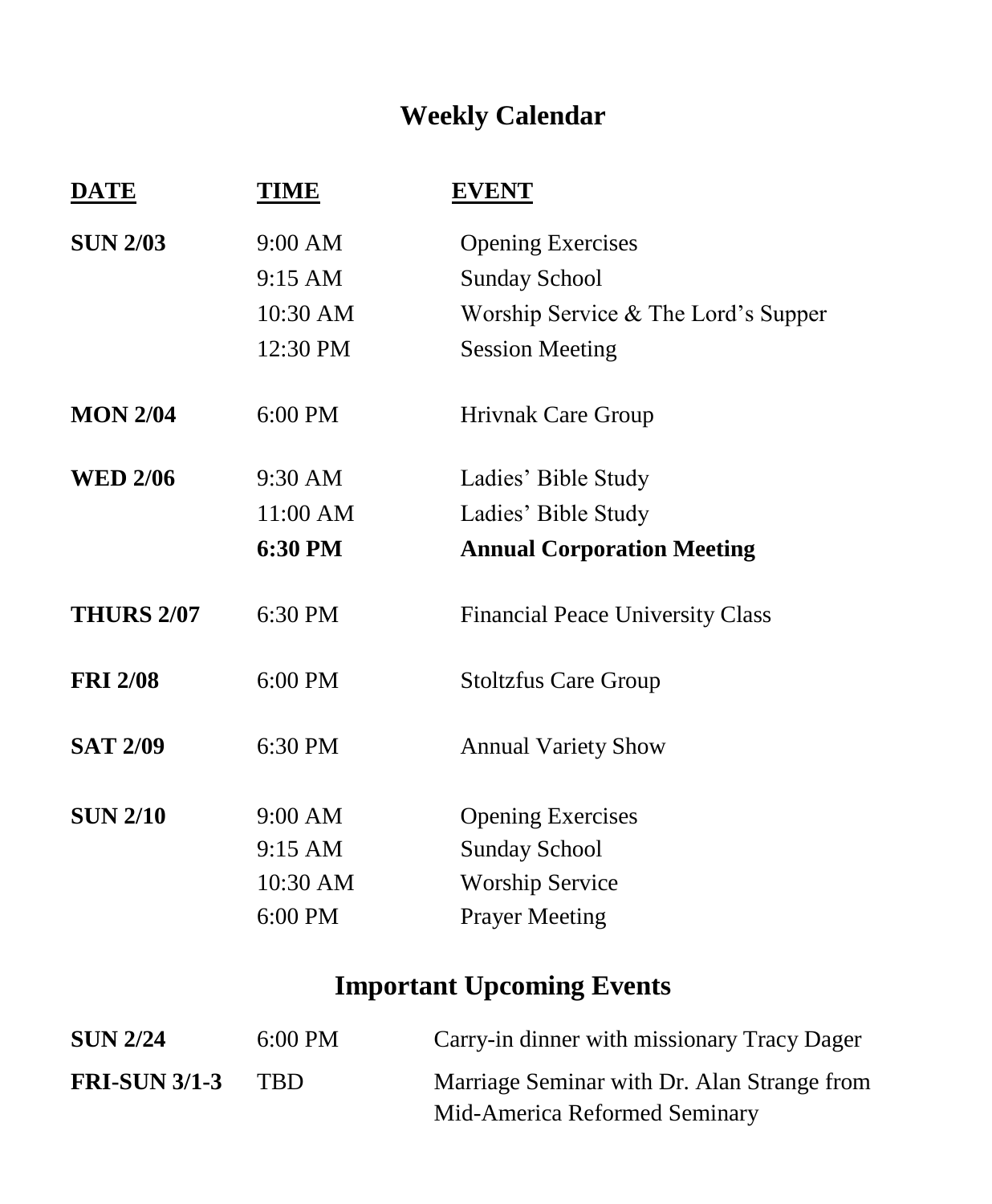## **Serving the Lord**

|                     | 2/03      | 2/10           | 2/17           |
|---------------------|-----------|----------------|----------------|
| S.S. Nursery        | B. Schoon | L. Hrivnak     | L. Martin      |
|                     | B. Schoon | D. O'Neal,     | S. DeGroot,    |
| <b>AM Nursery</b>   |           | Mallory V.     | Emily S.       |
| Greeters            | Sederberg | Lanenga        | <b>Hrivnak</b> |
| <b>Bring Treats</b> | Lash      | <b>Hrivnak</b> | Schoon         |
| Server & Clean-Up   | Lash      | <b>Hrivnak</b> | Schoon         |
| Audio               | J. Martin | J. Martin      | B. Schoon      |
| Elder of the Week   | Lindborg  | Schoon         | <b>Hrivnak</b> |



# **February Birthdays**

| $11th$ Cherie Lee Yonker                   |
|--------------------------------------------|
| 18 <sup>th</sup> Corinne Vanderstar        |
| $23rd$ Melissa Stoltzfus $24th$ Dean Lauer |
|                                            |
|                                            |

29<sup>th</sup> Pete & Arlene Lanenga's anniversary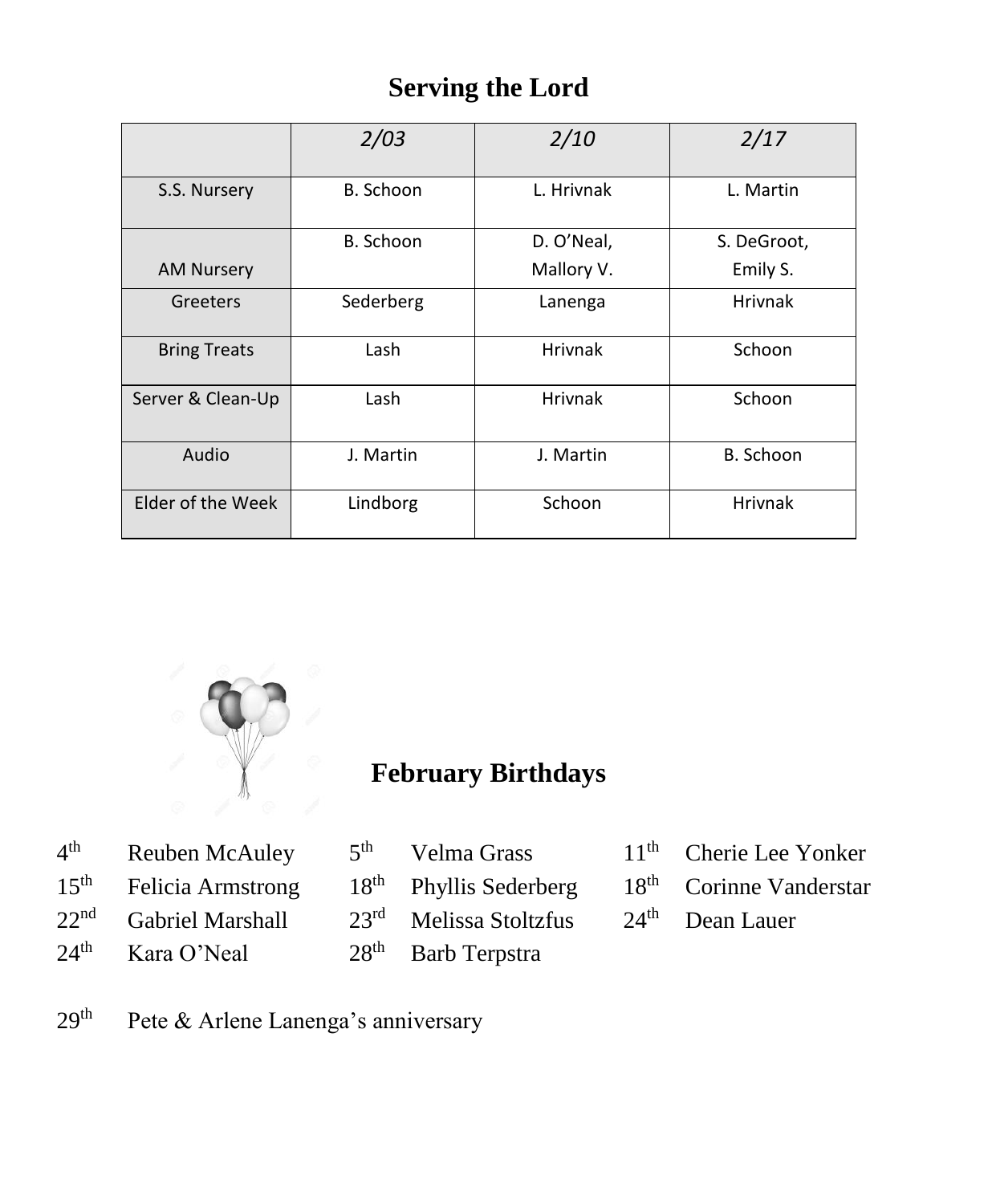#### **Announcements**

 **The Lord's Supper:** The Lord's Supper will be celebrated today. An offering for the Deacon's Fund will be received at the back of the sanctuary.

 **Pastor Walter Lorenz:** This morning we welcome Walter Lorenz, Pastor at Large of the Great Lakes Presbytery and our interim pastor while we search for a new pastor. Dr. Bryan O'Neal will also be preaching during the month of February.

 **Annual Corporation Meeting:** The annual corporation meeting which was scheduled for this past Monday was postponed due to extremely cold temperatures and is now scheduled for this Wednesday, February 6, at 6:30 pm. The budget booklets are available on the table in the narthex (one per family). The 2019 budget will be presented and voted on at this meeting. Plans for the pastoral search and the formation of a Pastoral Search Committee will also be discussed. All members should plan to attend this important meeting. If you would like transportation to this meeting so you do not have to drive at night, please sign up on the sheet in the narthex and someone will contact you with details.

 **Annual Variety Show:** Our Variety Show this year will be held this Saturday, February 9, at 6:30 pm. The Hospitality & Fellowship Committee is looking for anyone willing to share their interest in music, art, literature, drama, etc. A sign-up sheet is in the foyer so please sign up TODAY or email your entry to the church off by Wednesday. Dessert will be served afterwards. This is a great event to invite friends!

 **Adult Sunday School:** Want to study the Bible and do you like to travel to new places? Then join the adult class taught by Bryan O'Neal as they travel with Paul on his second missionary journey (Acts 15:36-18:22).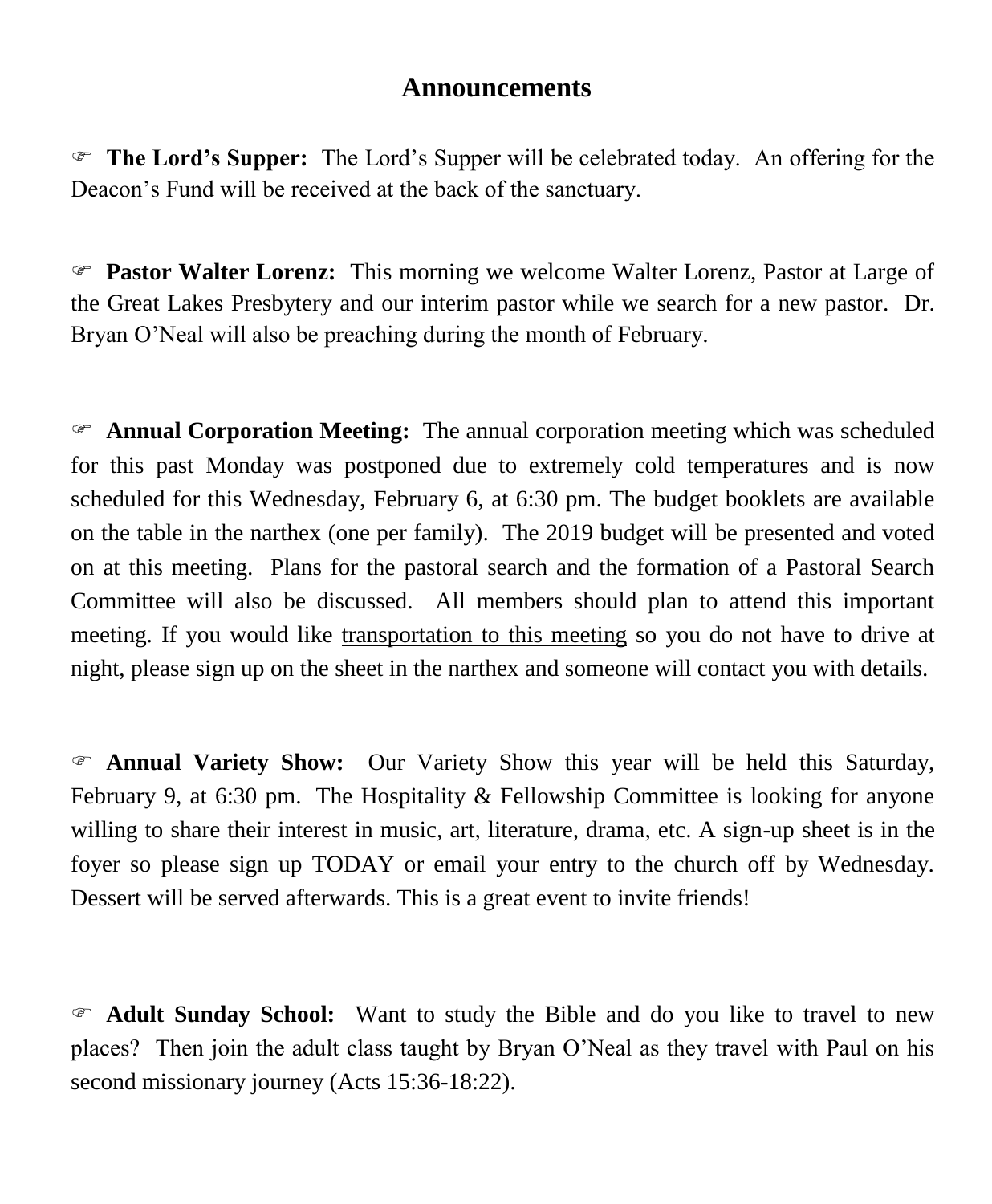**Special Called Congregational Meeting:** The Session has called a special congregational meeting to be held immediately after the worship service on Sunday, February 17. This is expected to be a short meeting. The purpose is to elect members to serve on the Pastoral Search Committee. More information on the process involved will be distributed to the congregation today.

 **Ladies' Bible Study:** The Ladies' Bible Study will be studying "Pursuing Contentment," a *Women of Faith* Bible study. It was cancelled this past Wednesday, but it will meet this Wednesday, February 6. Please contact Val, Lucy, or Denise with questions.

 **Dave Ramsey Class:** Good Shepherd is hosting another installment of Dave Ramsey's Financial Peace University starting Thursday, February 7, at 6:30 pm. This 9 week biblically-based class teaches individuals and families how to budget, payoff debt, save for retirement, and give responsibly. If you have taken the class before, consider coming back to these classes. Your presence would be a huge encouragement to the new students from the community who are signed up for the classes. Four of the videos have been updated and there is a new workbook for a minimal price if you took the class previously. Please contact Jason or Valerie Lash if you have any questions.

 **Men's Bible Study:** The Session would like to start up the Men's Bible study again in late February or early March. The last Bible study was very beneficial, but they would like to include more men if possible. Please take a minute to fill out the survey found on the table in the narthex and drop it in the folder labeled *Men's Bible Study* on the bulletin board outside the secretary office. Copies of the books being considered are on display on the table in the narthex. All the feedback will help in setting up a time and topic that suits the most people.